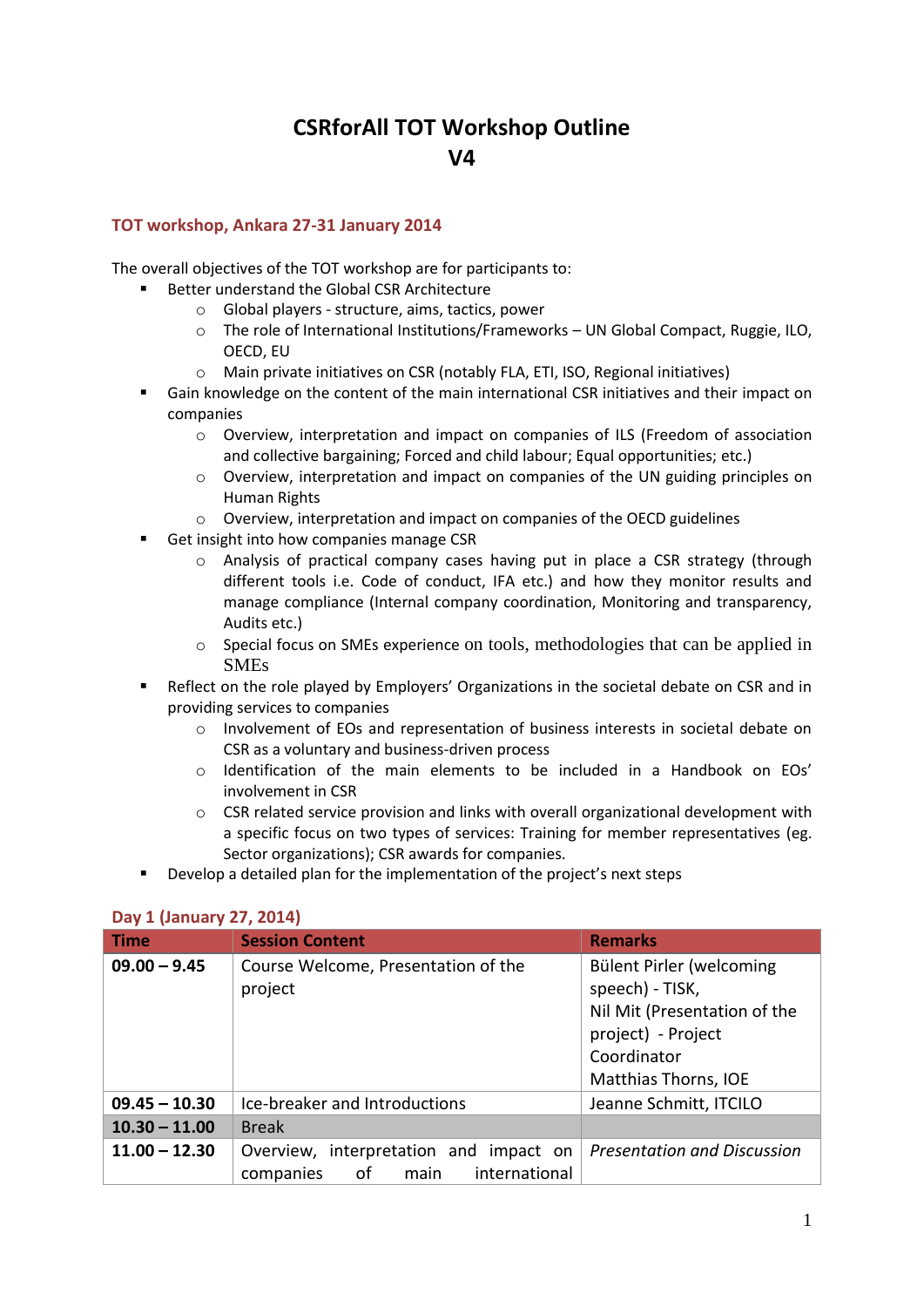|                 | instruments<br><b>EU Framework</b><br>ISO 26000<br><b>GRI</b>                                                                                                                                | Matthias Thorns, IOE;<br>Susan Bird, EU Commission                                                            |
|-----------------|----------------------------------------------------------------------------------------------------------------------------------------------------------------------------------------------|---------------------------------------------------------------------------------------------------------------|
| $12.30 - 14.00$ | Lunch                                                                                                                                                                                        |                                                                                                               |
| $14.00 - 15.00$ | Company survey and national reports -   Matthias Thorns, IOE<br>Presentation of methodology and overall<br>results                                                                           |                                                                                                               |
| $15.00 - 15.30$ | CSR: What, how and why?                                                                                                                                                                      | Introduction<br>the<br><b>CSR</b><br>to<br>concept and review of prior<br>knowledge<br>Jeanne Schmitt, ITCILO |
| $15.30 - 16.00$ | <b>Break</b>                                                                                                                                                                                 |                                                                                                               |
| $16.00 - 17.30$ | The Global CSR Architecture<br>Global players<br>Overview of<br>international<br>instruments<br>Exercise on the main differences<br>the<br>international<br>between<br>instruments presented | Presentation, Group Exercise<br>and Discussion<br>Matthias Thorns, IOE; Jeanne<br>Schmitt, ITCILO             |

# **Day 2 (January 28, 2014)**

| <b>Time</b>     | <b>Session Content</b>                                                                                                                                                                                                                                               | <b>Remarks</b>              |
|-----------------|----------------------------------------------------------------------------------------------------------------------------------------------------------------------------------------------------------------------------------------------------------------------|-----------------------------|
| $09.00 - 10.30$ | Overview, interpretation and impact on <i>Presentation and Discussion</i><br>companies of<br>main<br>international                                                                                                                                                   |                             |
|                 | instruments                                                                                                                                                                                                                                                          | Brent Wilton, IOE           |
|                 | The UN Guiding principles<br>on                                                                                                                                                                                                                                      |                             |
|                 | <b>Business and Human rights</b>                                                                                                                                                                                                                                     |                             |
|                 | The UN Global Compact                                                                                                                                                                                                                                                |                             |
| $10.30 - 11.00$ | <b>Break</b>                                                                                                                                                                                                                                                         |                             |
| $11.00 - 12.30$ | Overview, interpretation and impact on <i>Presentation and Discussion</i>                                                                                                                                                                                            |                             |
|                 | companies<br>of<br>main<br>international                                                                                                                                                                                                                             |                             |
|                 | instruments                                                                                                                                                                                                                                                          | Matthias Thorns, IOE;       |
|                 | The OECD guidelines<br>$\sim$                                                                                                                                                                                                                                        | Hanni Rosenbaum, BIAC       |
| $12.30 - 13.30$ | Lunch                                                                                                                                                                                                                                                                |                             |
| $13.30 - 15.00$ | Overview, interpretation and impact on                                                                                                                                                                                                                               | Presentation and Group work |
|                 | of main<br>international<br>companies                                                                                                                                                                                                                                | on main ILS                 |
|                 | instruments                                                                                                                                                                                                                                                          |                             |
|                 | <b>ILO MNE Declaration</b>                                                                                                                                                                                                                                           | Matthias Thorns, IOE;       |
|                 | The ILS $-$ What's in it for                                                                                                                                                                                                                                         | Emily Sims, ILO             |
|                 | companies?                                                                                                                                                                                                                                                           |                             |
| $15.00 - 15.30$ | <b>Break</b>                                                                                                                                                                                                                                                         |                             |
| $15.30 - 16.30$ | Overview, interpretation and impact on $\vert$                                                                                                                                                                                                                       | continued                   |
|                 | companies<br>of the control of the control of the control of the control of the control of the control of the control of the control of the control of the control of the control of the control of the control of the control of the contr<br>international<br>main |                             |
|                 | instruments                                                                                                                                                                                                                                                          |                             |
|                 | ILS $-$ What's in it<br><b>The</b><br>for                                                                                                                                                                                                                            |                             |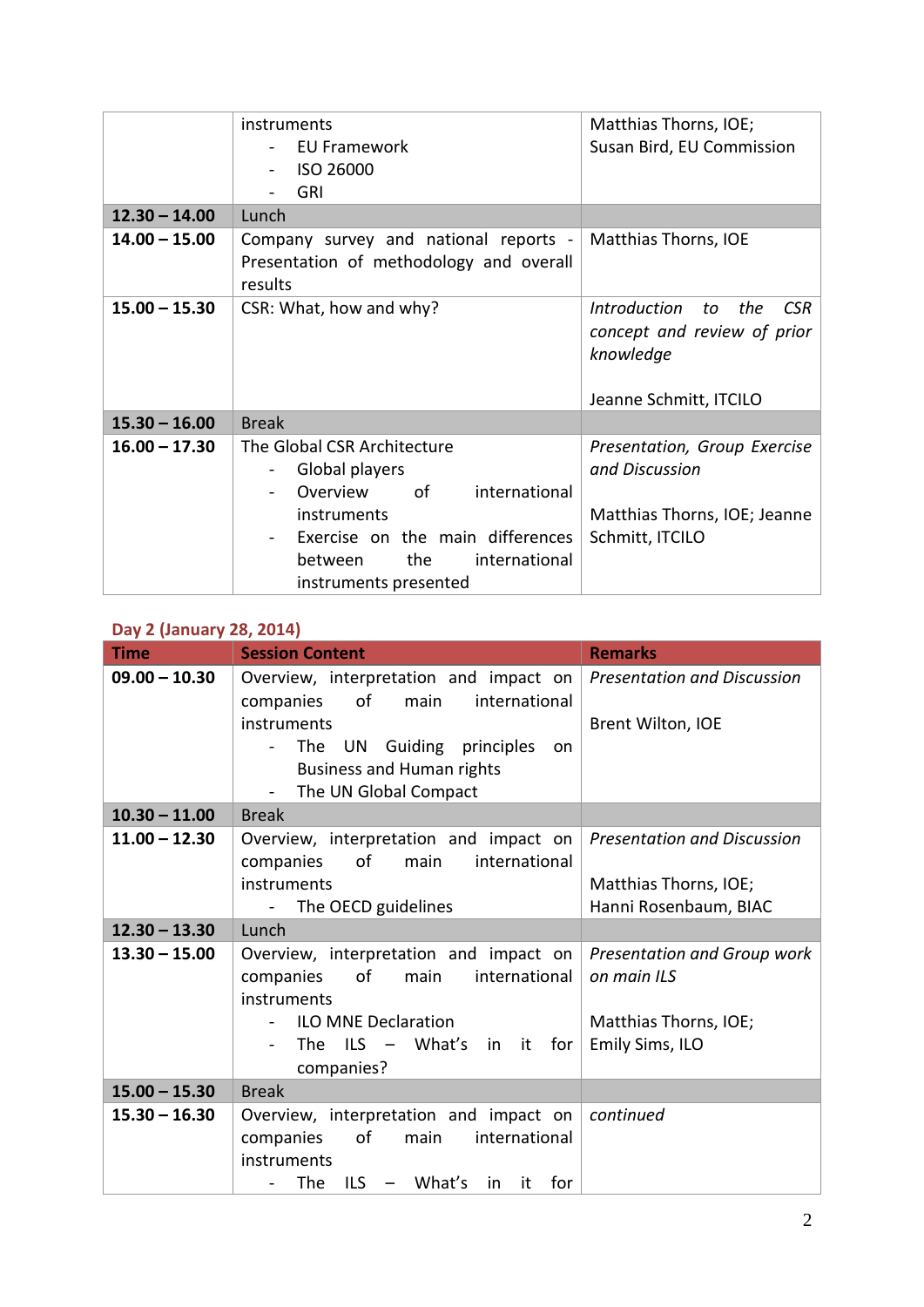|                 | companies?                                                                               |                 |
|-----------------|------------------------------------------------------------------------------------------|-----------------|
| $16.30 - 16.45$ | <b>Break</b>                                                                             |                 |
| $16.45 - 17.30$ | <b>Commission</b> - What is <i>Presentation and Discussion</i><br>- FU<br>$\blacksquare$ |                 |
|                 | Commission expects from the $\vert$ Matthias Thorns, IOE;                                |                 |
|                 | companies and what<br>support                                                            |                 |
|                 | measures does t provides                                                                 | Ela Yazici, EUD |

### **Day 3 (January 29, 2014)**

| <b>Time</b>             | <b>Session Content</b>                                                                                                                                                                                                       | <b>Remarks</b>                                                                                                                                                                                                                 |
|-------------------------|------------------------------------------------------------------------------------------------------------------------------------------------------------------------------------------------------------------------------|--------------------------------------------------------------------------------------------------------------------------------------------------------------------------------------------------------------------------------|
| $09.00 - 11.00$         | Managing CSR from a company perspective<br><b>Strategic considerations</b><br><b>Tools</b><br>$\blacksquare$                                                                                                                 | Panel<br>discussion<br>with<br>company experts                                                                                                                                                                                 |
|                         | Internal and external challenges                                                                                                                                                                                             | Matthias<br>IOE;<br>Thorns,<br>Esther<br>Schouten,<br>Shell;<br>Göcenoğlu,<br>Ceyhun<br>IBM;<br>Barbara Greutter, Galderma<br><b>SA</b>                                                                                        |
| $11.00 - 11.30$         | <b>Break</b>                                                                                                                                                                                                                 |                                                                                                                                                                                                                                |
| $11.30 - 12.30$         | Managing CSR from an SME perspective                                                                                                                                                                                         | Presentation and discussion<br>Matthias<br>Thorns,<br>IOE;                                                                                                                                                                     |
| <b>Q&amp;A(15 mins)</b> |                                                                                                                                                                                                                              | Neriman<br>Kayaalp,<br><b>Bolu</b><br>Cement                                                                                                                                                                                   |
| $12.30 - 14.00$         | Lunch                                                                                                                                                                                                                        |                                                                                                                                                                                                                                |
| $14.00 - 14.30$         | Building institutional capacity on CSR in EOs<br>through CSRforAll<br>- Recap on expected results                                                                                                                            | Nil Mit, Project Coordinator                                                                                                                                                                                                   |
| $14.30 - 15.30$         | The role of EOs in the CSR debate<br>different ways<br>which<br>The<br>in<br>and/or<br>EOs<br>business<br>be<br>can<br>involved<br>Identification<br>of challenges<br>and<br>for<br>effective<br>opportunities<br>engagement | <b>Open Discussion:</b><br>Matthias Thorns, IOE;<br>Jeanne Schmitt, ITCILO;<br>Short<br>presentations<br>by<br>participants: IOE/ITCILO will<br>ask the participants to share<br>their views on the aside<br>mentioned topics. |
| $15.30 - 16.00$         | <b>Break</b>                                                                                                                                                                                                                 |                                                                                                                                                                                                                                |
| 16.00 - 17.30           | The role of EOs in the CSR debate - from<br>theory into practice:<br>Joint development of the Handbook<br>for EOs on Guiding companies'<br>involvement in CSR                                                                | Continued                                                                                                                                                                                                                      |

# **Day 4 (January 30, 2014)**

| <b>Time</b> | <b>Session Content</b>                                               | Remarks                     |  |
|-------------|----------------------------------------------------------------------|-----------------------------|--|
|             | $\vert$ 09.00 – 10.30 $\vert$ Providing services to companies on CSR | Presentation, Discussion, & |  |